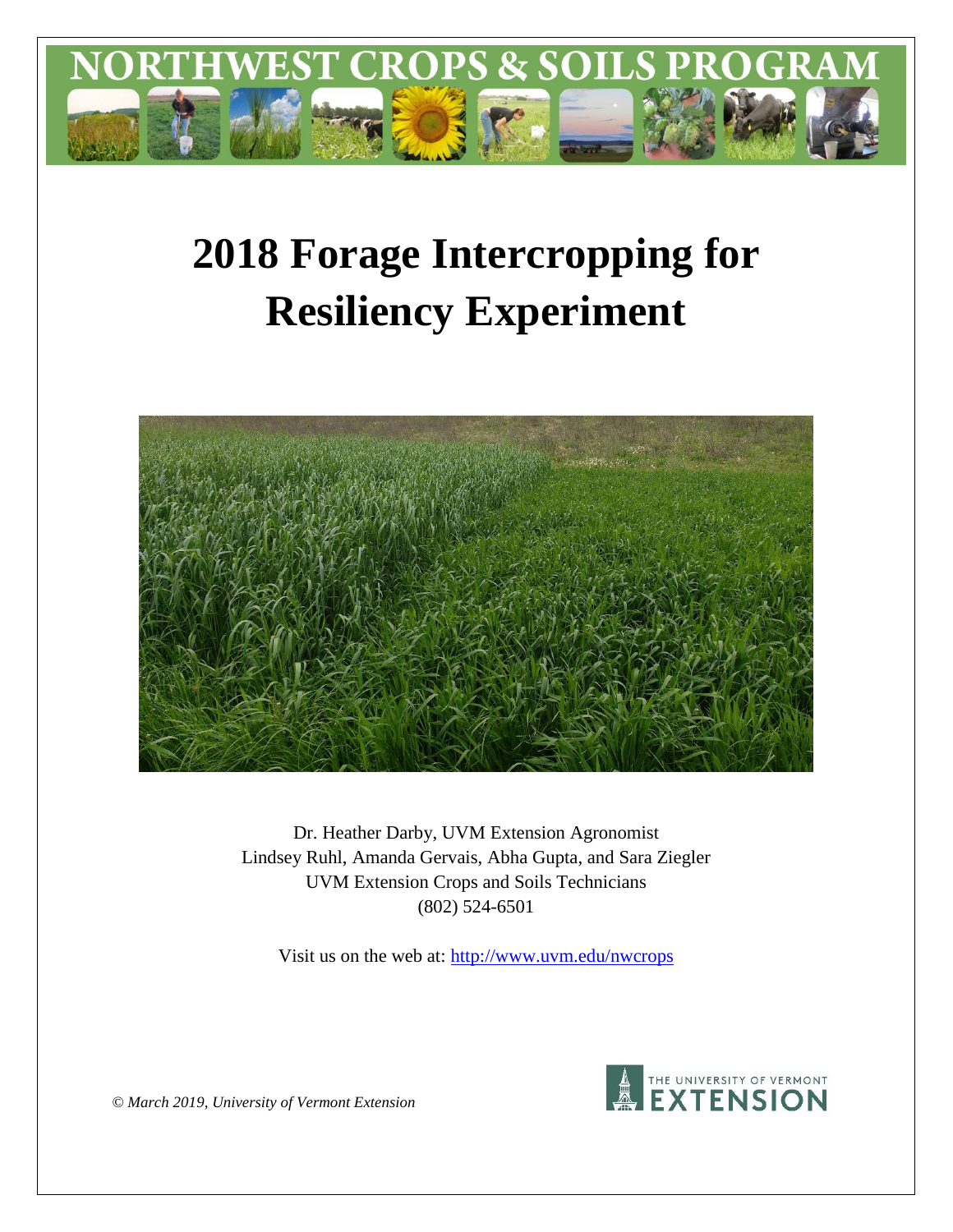## **2018 FORAGE INTERCROPPING FOR RESILIENCY EXPERIMENT Dr. Heather Darby, University of Vermont Extension [Heather.Darby\[at\]uvm.edu](mailto:heather.darby@uvm.edu?subject=2012%20Forage%20Brassica%20Report)**

Producing high quality forage crops is exceedingly challenging in Vermont as climate change progresses with more precipitation, faster rates of precipitation, and higher annual temperatures (Faulkner, 2014). Knowing which cropping systems, annual or perennial, and which forage species will grow best in this challenging environment is crucial to the success of our forage-based farm operations. Increased species and variety diversity has been shown to increase resiliency or tolerance to pests and environmental stress, however it can also make it more difficult to harvest at peak quality and yield. This project evaluates the productivity of both perennial and annual forage systems with varying levels of species complexity. The 2018 data presented in this report is from the second year of the trial.

# **MATERIALS AND METHODS**

In 2016, a forage systems trial was initiated at Borderview Research Farm in Alburgh, VT on a Benson (loamy-skeletal, mixed, active, mesic Lithic Eutrudept) rocky silt loam, over shaly limestone, 0 to 3 percent slopes, and USDA plant hardiness zone 4b (Table 1). The experimental design was a spatially balanced, randomized complete block split-plot design where cropping systems were blocked and the diversity level of the cropping system was randomized. Plots were 20 x 35 ft and each had four replicates. Between blocks, there was 10 ft buffer around each side planted with meadow fescue. See Table 1 for a summary of agronomic and trial information.

The field was moldboard plowed to a depth of six inches on 1-Aug 2016 following the harvest of an oilseed sunflower crop. Prior to planting,  $3 \text{ tons} \text{ ac}^{-1}$  of poultry manure, an amount meeting the phosphorous levels of the heaviest using crop, sorghum sudangrass, was broadcasted with a box spreader (Tebbes MS140) and then incorporated with a disc to a depth of four inches on 18-Aug 2016. The legumes were inoculated with a rhizobium mixture suitable for alfalfa and red clover prior to planting. Perennial crops were seeded to a depth of 0**.**25 inches on 24-Aug 2016 using a Sunflower™ 9412 grain drill with seed box attachment (Beloit, Kansas). Legumes in the perennial system were reseeded 1-Sep 2017.Annual cool season forage treatments were planted to a depth of 1.5 inches on 11-Sep 2017 using the Sunflower grain drill. Before planting the annual warm season forages, plots were fertilized and tilled twice using an Aerway™ on the most aggressive setting. Warm season annual treatments were planted on 31-May 2018 using the same methods for the annual cool season forages. Subsequent plantings of the annual systems aligned with previous treatments, i.e. warm season Very Low treatments were planted in the Very Low cool season plots.

The Very Low treatments have one species, the Low treatments have four varieties of one species, the High treatments have one variety of four species, and the Very High treatments have four varieties of four species (Table 2). The perennial system was planted initially in 2016 and replanted with legume in 2017 due to poor establishment and disease pressure which made the plants more susceptible to pest pressure. The annuals system was planted with cool season grasses in 2017 and followed by warm season in 2018 (Tables 3 and 4, respectively).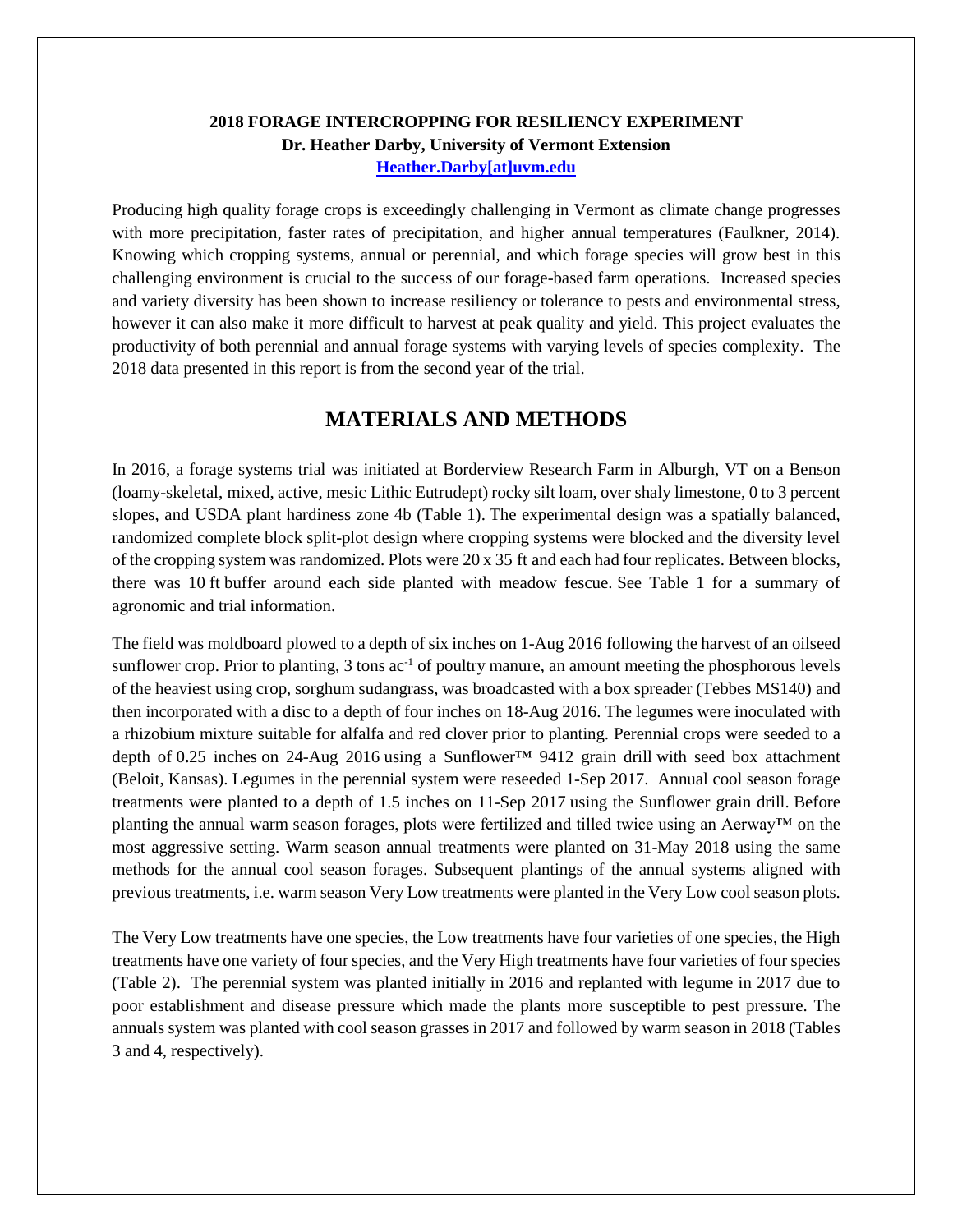All plots were harvested with a Carter Harvester in two passes  $3 \times 35$  feet to determine dry matter yields. See Table 1 for harvest date information. Dried vegetation was ground to 1mm using a UDY Corporation cyclone mill. Forage quality was at the University of Vermont Cereal Testing Lab (Burlington, VT) with a FOSS NIRS (near infrared reflectance spectroscopy) DS2500 Feed and Forage analyzer for crude protein (CP), acid detergent fiber (ADF), and neutral detergent fiber (NDF).

| <b>Location</b>                                        | <b>Borderview Research Farm-Alburgh, VT</b>                    |
|--------------------------------------------------------|----------------------------------------------------------------|
| Soil type                                              | Benson silt loam                                               |
| Tillage operations in annuals                          | Aerway                                                         |
| Field operations after planting annuals                | Cultipack                                                      |
| Plot size (ft.)                                        | 20 x 35                                                        |
| Perennial planting date                                | 24-Aug 2016                                                    |
| Perennial system legumes reseeded                      | 1-Sep 2017                                                     |
| Perennial harvest date $(1st cut)$                     | 30-May 2018                                                    |
| Perennial system fertilized                            | 6-Jun 2018                                                     |
|                                                        | 95 lb/acre K with potassium sulfate (0-0-51-18)                |
| Perennial harvest date $(2nd$ cut)                     | 3-Jul 2018                                                     |
| Perennial system fertilized                            | 7-Jul 2018<br>125 lb/acre K with potassium sulfate (0-0-51-18) |
| Perennial harvest date $(3rd$ cut)                     | 13-Aug 2018                                                    |
| Annual planting date, cool season                      | 11-Sep 2017                                                    |
| Annual harvest date, cool season                       | 25-May 2018                                                    |
|                                                        | 31-May 2018                                                    |
| Annual system fertilized                               | 1250 lbs/acre Krehers poultry litter (8-2-2) and               |
|                                                        | 75 lbs/acre K with potassium sulfate (0-0-51-18)               |
| Annual planting date, warm season                      | 31-May 2018                                                    |
| Annual harvest date, warm season (1 <sup>st</sup> cut) | 16-Jul 2018                                                    |
| Annual system fertilized                               | 16-Jul 2018                                                    |
|                                                        | 1250 lbs/acre Krehers poultry litter (8-2-2)                   |
| Annual harvest date, warm season $(2nd cut)$           | 20-Aug 2018                                                    |

**Table 1. Agronomic and trial information, 2018.**

#### **Table 2. Perennial system treatments and seeding rates, 2018.**

| <b>Perennial System Treatments</b>             |                                                                                                     |                                                            |                                                                                           |                                                                      |  |  |
|------------------------------------------------|-----------------------------------------------------------------------------------------------------|------------------------------------------------------------|-------------------------------------------------------------------------------------------|----------------------------------------------------------------------|--|--|
| <b>Very Low</b><br>$23.5$ lbs ac <sup>-1</sup> | Low<br>$23.5$ lbs ac <sup>-1</sup>                                                                  | High<br>17.4 lbs $ac^{-1}$                                 | <b>Very High</b><br>17.4 lbs $ac^{-1}$                                                    |                                                                      |  |  |
| Alfalfa (100%)<br>Viking 370HD                 | Alfalfa (25% each) Alfalfa<br>Viking 370HD<br><b>FSG 420LH</b><br><b>KF</b> Secure BR<br>Roadrunner | (34%)<br>Viking 370HD<br>Orchardgrass (34%)<br>Extend      | Alfalfa<br>$(34\% / each)$<br>Viking 370HD<br>FSG 420LH<br><b>KF</b> Secure<br>Roadrunner | Timothy (25%/each)<br>Climax<br>Summit<br>Glacier<br><i>Promesse</i> |  |  |
|                                                |                                                                                                     | (25%)<br>Timothy<br>Climax<br>White Clover $(7%)$<br>Alice | Orchardgrass (34%/each)<br>Extend<br><b>Benchmark Plus</b><br>Niva<br>Intensiv            | White Clover (7%/each)<br>Alice<br>Liflex<br>Ladino<br>KopuII        |  |  |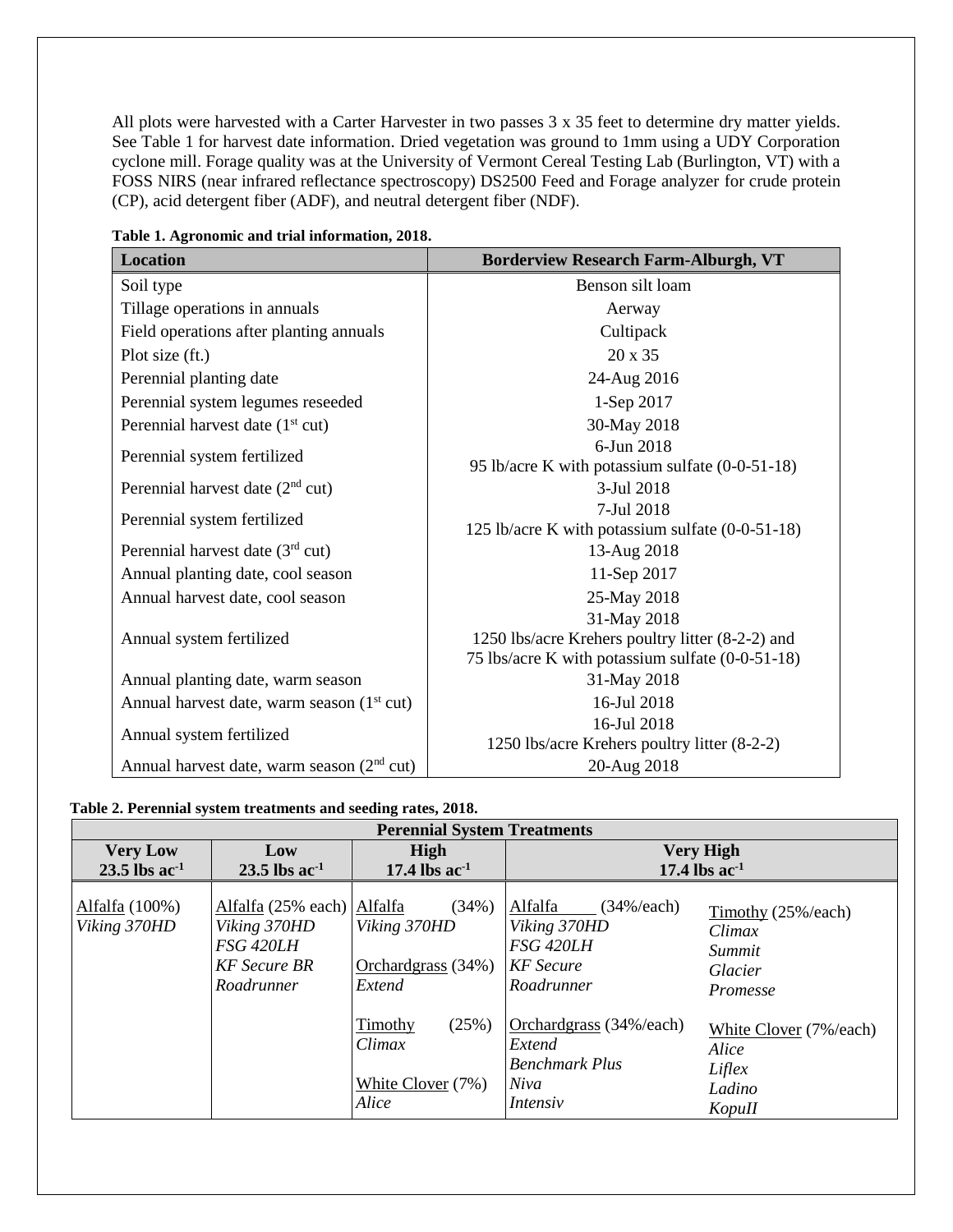| Annual system warm season treatments |                                                 |                            |                  |                        |                        |                                          |                        |  |
|--------------------------------------|-------------------------------------------------|----------------------------|------------------|------------------------|------------------------|------------------------------------------|------------------------|--|
| <b>Very Low</b>                      | Low                                             | <b>High</b>                | <b>Very High</b> |                        |                        |                                          |                        |  |
| 52.9 lbs $ac^{-1}$                   | 51.1 lbs $ac^{-1}$                              | 44.7 lbs $ac^{-1}$         |                  |                        |                        | 47.6 lbs $ac^{-1}$                       |                        |  |
| Sudangrass (100%)<br>Hayking         | Sudangrass<br>Hayking<br>$(25.9\%)$             | Sudangrass<br>Hayking      | $(29.6\%)$       | Sudangrass<br>Hayking  | $(6.9\%)$              | Sorghum sudangrass<br>Greengrazer (7.7%) |                        |  |
|                                      | (18.7%)<br>Piper<br><b>SSG886</b><br>$(30.9\%)$ | Pearl millet               | $(21.0\%)$       | Piper<br><i>SSG886</i> | $(5.0\%)$<br>$(8.3\%)$ | $400 \times 38$<br>AS6401                | $(9.2\%)$<br>$(9.5\%)$ |  |
|                                      | $(24.5\%)$<br>Promax                            | Wonderleaf                 |                  | Promax                 | $(6.6\%)$              | Sweet 6                                  | $(10.2\%)$             |  |
|                                      |                                                 | Sorghum sudangrass (32.9%) |                  | Pearl millet           |                        | <u>Ryegrass</u>                          |                        |  |
|                                      |                                                 | Greengrazer                |                  | Wonderleaf (5.0%)      |                        | Enhancer                                 | $(3.9\%)$              |  |
|                                      |                                                 |                            |                  | <b>FSG315</b>          | $(5.0\%)$              | <i>Tetraprime</i>                        | $(4.4\%)$              |  |
|                                      |                                                 | Ryegrass                   | $(16.5\%)$       | Exceed                 | $(6.1\%)$              | Marshall                                 | $(2.7\%)$              |  |
|                                      |                                                 | Enhancer                   |                  | Trileaf                | $(5.2\%)$              | Kodiak                                   | $(4.3\%)$              |  |

#### **Table 3. Annual system warm season treatments, 2018.**

**Table 4. Annual system cool season treatments, 2018.**

| Annual system cool season treatments            |                                                                            |                                                                |                                                                          |                                                                             |  |  |
|-------------------------------------------------|----------------------------------------------------------------------------|----------------------------------------------------------------|--------------------------------------------------------------------------|-----------------------------------------------------------------------------|--|--|
| <b>Very Low</b><br>$211.8$ lbs ac <sup>-1</sup> | Low<br>$211.8$ lbs ac <sup>-1</sup>                                        | <b>High</b><br>154.1 lbs $ac^{-1}$                             | <b>Very High</b><br>154.1 lbs $ac^{-1}$                                  |                                                                             |  |  |
| Triticale (100%)<br>Trical 815                  | Triticale (25% each)<br>Trical 85<br>Fridge<br><b>NE426GT</b><br>Hy octane | Triticale<br>(34%)<br>Trical 85<br>Cereal rye (34%)<br>Wheeler | Triticale<br>(34%)<br>Trical 85<br>Fridge<br><b>NE426GT</b><br>Hy octane | Red clover (3%)<br><b>Mammoth</b><br>Freedom<br><b>Starfire</b><br>Duration |  |  |
|                                                 |                                                                            | Red clover (3%)<br>Mammoth<br>Winter pea (29%)<br>Austrian     | Cereal rye $(34%)$<br>Wheeler<br>Guardian<br>Aroostook<br>Spooner        | Winter pea $(29%)$<br>Austrian<br>Frostmaster<br>Whistler<br>Windham        |  |  |

The bulky characteristics of forage come from fiber. High fiber is negatively associated with forage feeding values since the less digestible portions of plants are contained in the fiber fraction. The detergent fiber analysis system separates forages into two parts: cell contents, which include sugars, starches, proteins, non-protein nitrogen, fats and other highly digestible compounds; and the less digestible components found in the fiber fraction. The total fiber content of forage is contained in the neutral detergent fiber (NDF). Chemically, this fraction includes cellulose, hemicellulose, and lignin. Because of these chemical components and their association with the bulkiness of feeds, NDF is closely related to feed intake and rumen fill in cows. Recently, forage testing laboratories have begun to evaluate forages for NDF digestibility (NDFD). Evaluation of forages and other feedstuffs for NDFD is being conducted to aid prediction of feed energy content and animal performance. Research has demonstrated that lactating dairy cows will eat more dry matter and produce more milk when fed forages with optimum NDFD. Forages with increased NDFD will result in higher energy values and, perhaps more importantly, increased forage intakes. Forage NDFD can range from 20-80% NDF.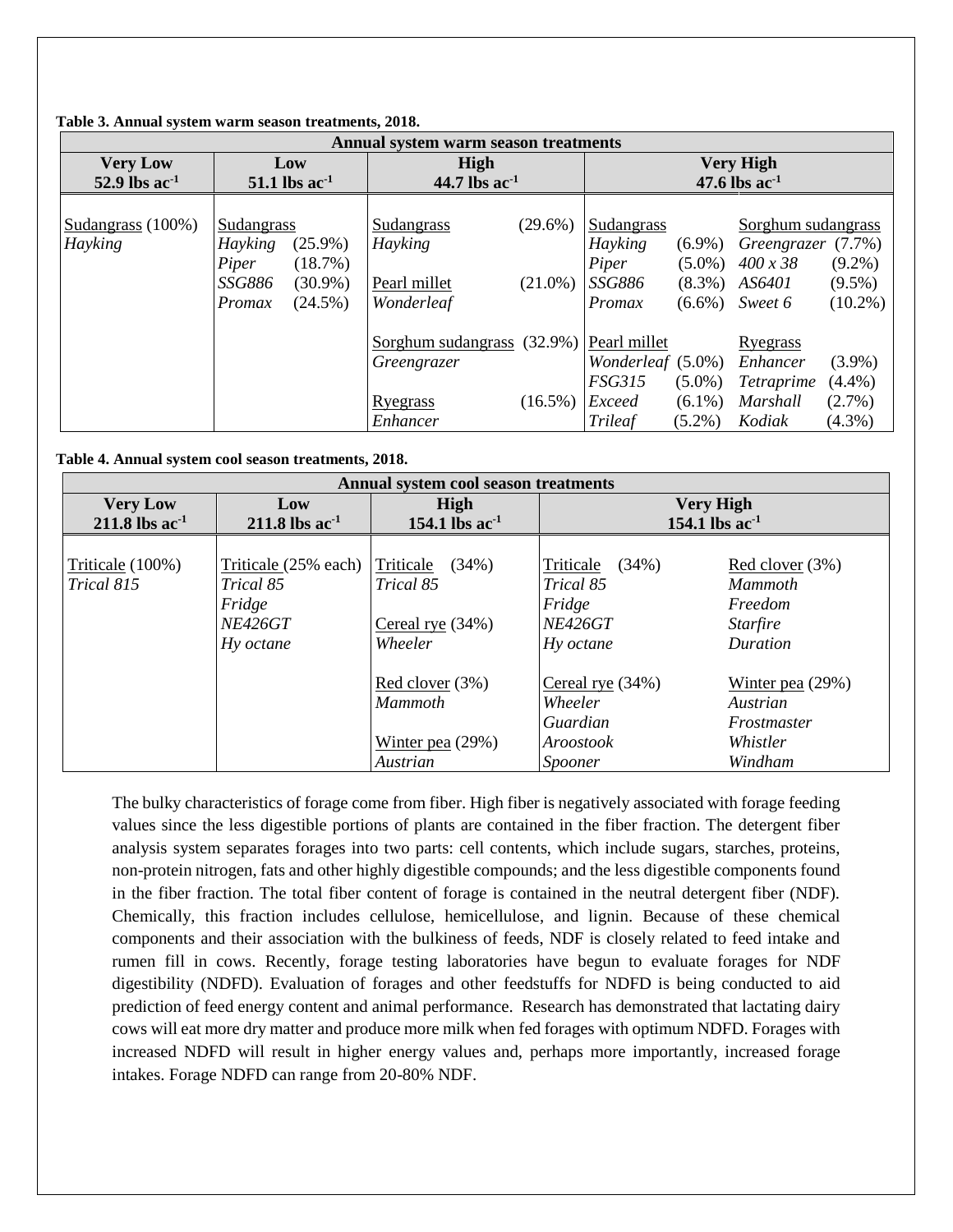Yield data and stand characteristics were analyzed using mixed model analysis using the mixed procedure of SAS (SAS Institute, 1999). Replications within trials were treated as random effects, and cropping system and/or treatments within cropping systems were treated as fixed. Treatment mean comparisons were made using the Least Significant Difference (LSD) procedure when the F-test was considered significant  $(p<0.10)$ .

Variations in yield and quality can occur because of variations in genetics, soil, weather, and other growing conditions. Statistical analysis makes it possible to determine whether a difference among treatments is real or whether it might have occurred due to other variations in the field. All data was analyzed using a mixed model analysis where replicates were considered random effects. At the bottom of each table, a LSD value is presented for each variable (e.g. yield). Least Significant Differences (LSDs) at the 10% level (0.10) of probability are shown. Where the difference between two treatments within a column is equal to or greater than the LSD value at the bottom of the column, you can be sure in 9 out of 10 chances that there is a real difference between the two values. Treatments listed in bold had the top performance in a particular column; treatments that did not perform significantly worse than the top-performer in a particular column are

indicated with an asterisk. In the example, treatment A is significantly different from treatment C, but not from treatment B. The difference between A and B is equal to 400, which is less than the LSD value of 500. This means that these treatments did not differ in yield. The difference between A and C is equal to 650, which is greater than the LSD value of 500. This means that the yields of these treatments were significantly different from one another.

| <b>Variety</b> | Yield |
|----------------|-------|
| A              | 1600  |
| B              | 1200* |
| C              | 950   |
| LSD(0.10)      | 500   |

## **RESULTS**

Weather data was recorded with a Davis Instrument Vantage Pro2 weather station, equipped with a WeatherLink data logger at Borderview Research Farm in Alburgh, VT. The cool season annuals were established in Aug of 2017. Table 5 shows the weather data from Aug-Dec 2017 and indicates the growing conditions observed following the planting of the cool season annuals. Table 6 shows weather data from Jan-Sep 2018. From Aug through Dec 2017, there were an accumulated 2128 growing degree-days (GDDs), at a base temperature of 41° F (for cool season perennial forages). This is 455 more than the long-term average. From January to August 2018, there were an accumulated 3444 GDDs. This is 329 more than the long-term average.

| Table 5. 2017 weather data for Alburgh, VT. |  |  |  |  |
|---------------------------------------------|--|--|--|--|
|---------------------------------------------|--|--|--|--|

| Alburgh, VT                       | Aug- $17$ | $Sep-17$ | <b>Oct-17</b> | $Nov-17$ | <b>Dec-17</b> |
|-----------------------------------|-----------|----------|---------------|----------|---------------|
| Average temperature $(^{\circ}F)$ | 67.7      | 64.4     | 57.4          | 35.2     | 18.5          |
| Departure from normal             | $-1.07$   | 3.76     | 9.16          | $-2.96$  | $-7.41$       |
|                                   |           |          |               |          |               |
| Precipitation (inches)            | 5.5       | 1.8      | 3.3           | 2.3      | 0.8           |
| Departure from normal             | 1.63      | $-1.80$  | $-0.31$       | $-0.84$  | $-1.59$       |
|                                   |           |          |               |          |               |
| Growing Degree Days (base 41°F)   | 829       | 699      | 516           | 73       | 12            |
| Departure from normal             | $-33$     | 111      | 293           | 73       | 12            |

Based on weather data from a Davis Instruments Vantage Pro2 with WeatherLink data logger. Historical averages are for 30 years of NOAA data (1981-2010) from Burlington, VT.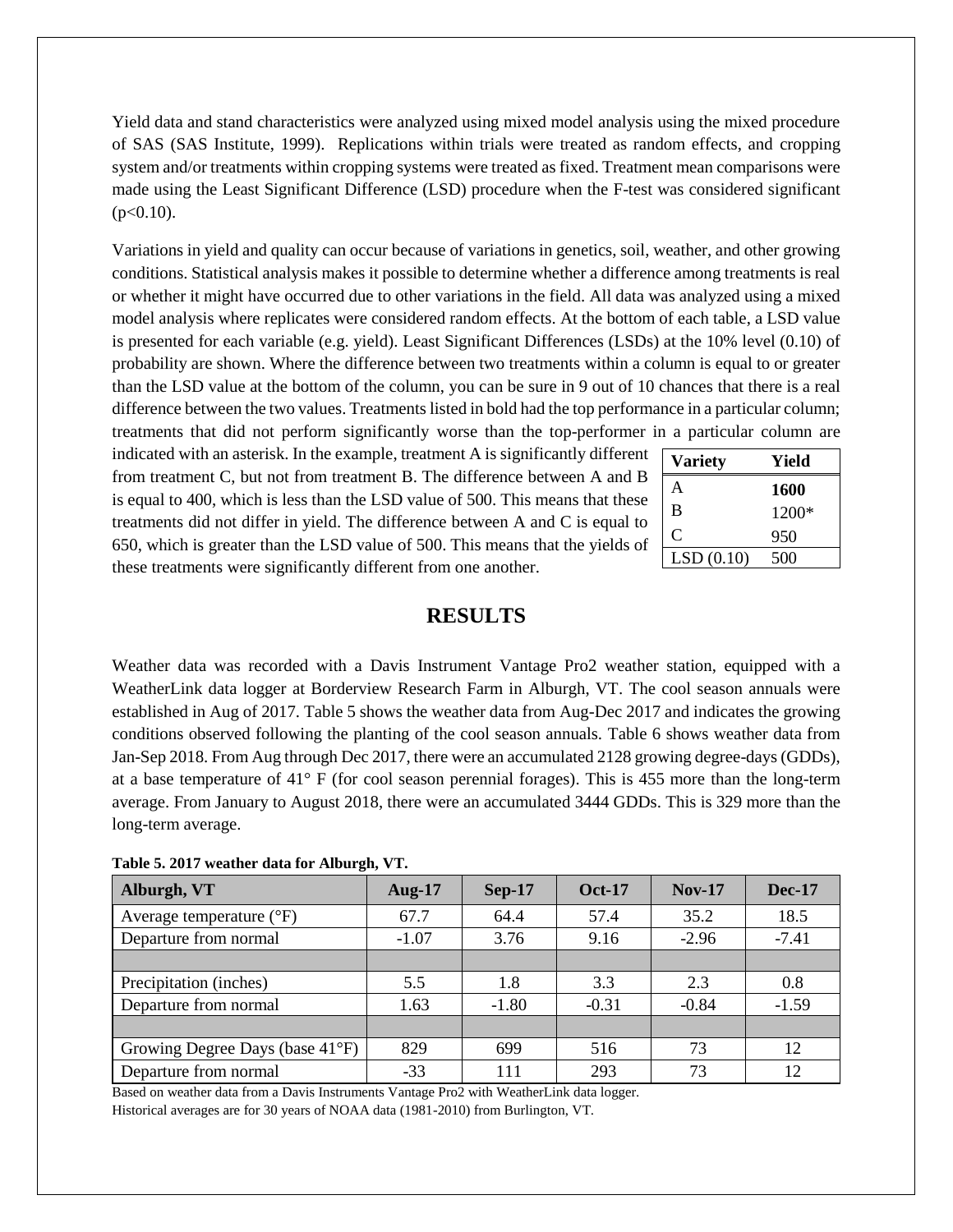| Alburgh, VT                         | Jan<br>18 | Feb<br>18 | Mar<br>18 | Apr<br>18      | <b>May</b><br>18 | Jun<br>18 | Jul<br>18                        | Aug<br>18 |
|-------------------------------------|-----------|-----------|-----------|----------------|------------------|-----------|----------------------------------|-----------|
| Average temperature $({}^{\circ}F)$ | 17.1      | 27.3      | 30.4      | 39.2           | 59.5             | 64.4      | 74.1                             | 72.8      |
| Departure from normal               | $-1.73$   | 5.79      | $-0.66$   | $-5.58$        | 3.10             | $-1.38$   | 3.51                             | 3.96      |
|                                     |           |           |           |                |                  |           |                                  |           |
| Precipitation (inches)              | 0.8       | 1.2       | 1.5       | 4.4            | 1.9              | 3.7       | 2.4                              | 3.0       |
| Departure from normal               | $-1.26$   | $-0.60$   | $-0.70$   | 1.61           | $-1.51$          | 0.05      | $\overline{\phantom{a}}$<br>1.72 | $-0.95$   |
|                                     |           |           |           |                |                  |           |                                  |           |
| Growing Degree Days (base 41°F)     | 14        | 30        | 17        | 118            | 582              | 701       | 1007                             | 974       |
| Departure from normal               | 14        | 30        | 17        | $\overline{4}$ | 105              | -43       | 89                               | 112       |

#### **Table 6. 2018 weather data for Alburgh, VT.**

 Based on weather data from a Davis Instruments Vantage Pro2 with WeatherLink data logger. Historical averages are for 30 years of NOAA data (1981-2010) from Burlington, VT.

Despite an unusually wet April with 1.6 inches more rain than usual, there were an accumulated 7 inches less precipitation than usual from September 2017 to May 2018. During the summer months (May-Aug), temperatures were an average of 2° F warmer and there were 2 inches less rain then normal. Overall, conditions were drier than in 2017 and the alfalfa had more tolerable field conditions. Despite the lack of rain, three harvests from each of the systems were taken by the end of August.

## Perennial System

### *Effect of Harvest*

The treatments in the perennial system were harvested three times over the season. There were significant differences in yield among the harvests. Yield was highest in the first cut. However, overall quality was lowest in the first cut and highest in the third harvest.

| <b>Harvest</b>     | Dry matter<br>yield    | Dry<br>matter  | <b>Crude</b><br><b>Protein</b> | ADF            | <b>NDF</b>        |
|--------------------|------------------------|----------------|--------------------------------|----------------|-------------------|
|                    | $lbs$ ac <sup>-1</sup> | $\%$           |                                | -% of DM--     |                   |
| First              | $2,774$ <sup>a</sup>   | $22.7^\circ$   | $16.8^{b}$                     | $30.1^\circ$   | 46.6 <sup>c</sup> |
| Second             | $1,160^{\circ}$        | $23.5^{b}$     | $21.1^a$                       | $28.6^{b}$     | $42.4^{b}$        |
| Third              | $1,551^b$              | $31.3^{\circ}$ | $21.1^a$                       | $25.2^{\rm a}$ | $37.5^{\rm a}$    |
| LSD ( $p = 0.10$ ) | 260                    | 0.79           | 0.55                           | 0.78           | 1.68              |
| Trial mean         | 1,828                  | 25.8           | 19.6                           | 28.1           | 42.3              |

#### **Table 7. Perennial system yield and forage quality by harvest.**

Treatments in **bold** are top performers for that parameter.

Treatments that share a letter were not significantly different from one another (p<0.10).

#### *Harvest x Treatment Interactions*

There was no significant interaction between treatment and harvest yield or quality, except for dry matter. Dry matter was highest in the High and Very High treatments in the third harvest. This means that the treatments did not respond differently to harvest timing for forage quality parameters. However, quality overall was highest (highest protein, highest digestibility) in the last harvest.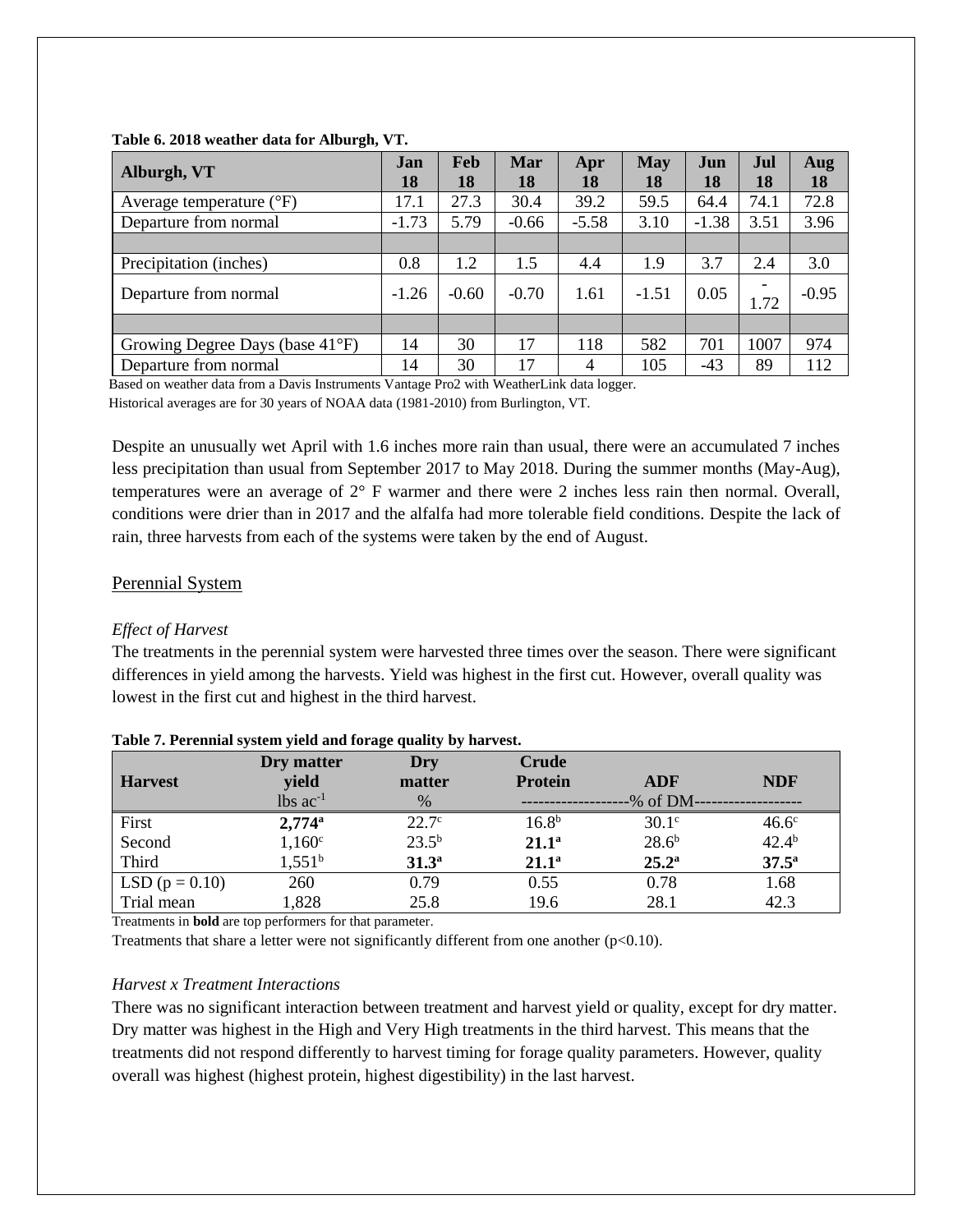### *Effect of Treatments*

There were no significant differences in yield among the perennial forage system treatments (Figure 1). This year's growing conditions were less stressful for the alfalfa than the very wet spring of 2017. Overall, the alfalfa only treatments, Very Low and Low, had higher yields than the alfalfa/grass mixes and diversity in alfalfa varieties improved yield whereas the diversity of grass varieties did not. This is exemplified in the 1500 lb ac<sup>-1</sup> difference between the Low and Very High treatments.

There were some differences among forage quality parameters (Table 8). Overall, the Low and Very Low treatments had the highest quality. This high protein content in the Low and Very Low treatments is likely due to the dominance of alfalfa in these treatments. The lower diversity treatments had lower fiber concentrations. This is indicative of the challenges presented in balancing yield with quality as diversity in forages increases.



**Figure 1. Perennial forage system yield by treatment.**

| <b>Treatment</b> | Dry matter<br>yield    | Dry<br>matter     | Crude<br><b>Protein</b> | ADF               | <b>NDF</b>        |
|------------------|------------------------|-------------------|-------------------------|-------------------|-------------------|
|                  | $lbs$ ac <sup>-1</sup> | $\%$              |                         | -% of DM-         |                   |
| Very Low         | 5,574                  | $23.4^{b}$        | 21.8 <sup>a</sup>       | $24.8^{\rm a}$    | 33.8 <sup>a</sup> |
| Low              | 6,398                  | 23.9 <sup>b</sup> | $21.3^{a}$              | $26.1^{b}$        | 36.8 <sup>b</sup> |
| High             | 5,223                  | 27.8 <sup>a</sup> | 17.8 <sup>b</sup>       | 30.4 <sup>c</sup> | 48.8 <sup>c</sup> |
| Very High        | 4,747                  | $28.3^{\rm a}$    | $17.5^{b}$              | 30.7 <sup>c</sup> | 49.6 <sup>c</sup> |
| LSD $(p = 0.10)$ | NS                     | 0.91              | 0.62                    | 0.88              | 1.90              |
| Trial mean       | 5,485                  | 25.8              | 19.6                    | 28.0              | 42.2              |

Treatments in **bold** are top performers for that parameter.

Treatments that share a letter were not significantly different from one another  $(p<0.10)$ .

NS- No significant difference.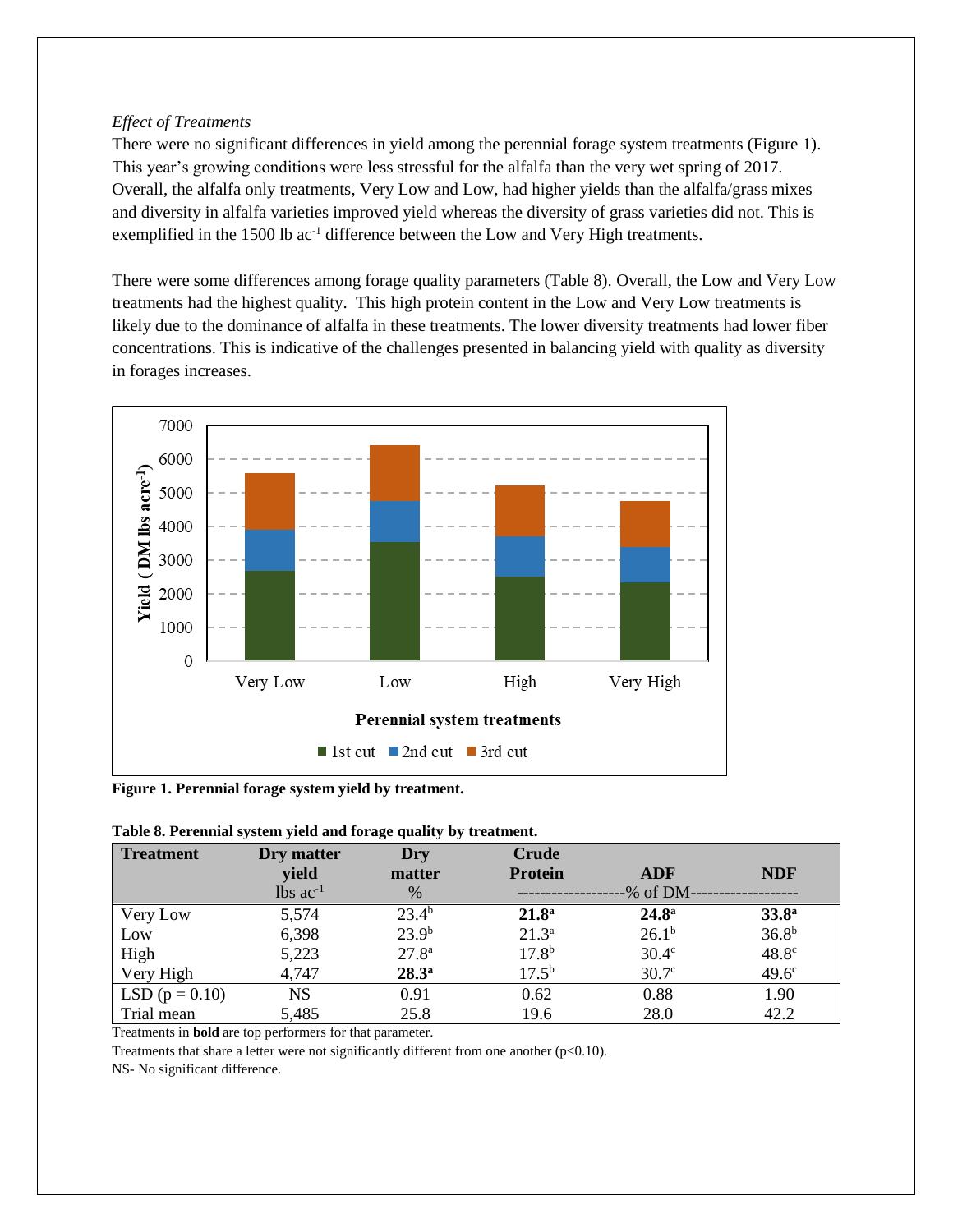#### Annual System

#### *Cool Season Treatments*

Although there were no significant differences in yield of annual cool season treatments, it is worth noting that, like the perennial system, the Low treatment had the highest yield (Table 9). Although there was no significant difference among treatments in protein content, there were some significant differences in fiber concentrations among treatments. The Low and Very Low treatments had the lowest percent ADF and NDF. This may indicate a timelier harvest of the single variety/species of triticale in the Very Low treatment. In other treatments, multiple species may lead to differences in maturity at harvest and compromise quality. It should also be noted that clover and peas were nearly nonexistent by the time treatments were harvested. The cereal grains likely outcompeted these legumes or they may have not survived the winter.

| <b>Treatment</b> | Dry matter<br>yield    | Dry<br>matter | Crude<br>protein | <b>ADF</b>        | <b>NDF</b>        |
|------------------|------------------------|---------------|------------------|-------------------|-------------------|
|                  | $lbs$ ac <sup>-1</sup> | $\%$          |                  | -% of DM-         |                   |
| Very Low         | 4,340                  | 19.6          | 13.8             | $27.5^{\rm a}$    | 50.8 <sup>a</sup> |
| Low              | 4,535                  | 22.1          | 13.7             | 27.6 <sup>a</sup> | $50.2^{\rm a}$    |
| High             | 4,079                  | 22.0          | 13.5             | 30.7 <sup>b</sup> | $53.6^{b}$        |
| Very High        | 4,320                  | 22.5          | 13.4             | 31.9 <sup>b</sup> | $55.3^{b}$        |
| LSD $(p = 0.10)$ | <b>NS</b>              | <b>NS</b>     | <b>NS</b>        | 1.42              | 1.94              |
| Trial mean       | 4,318                  | 21.5          | 13.6             | 29.4              | 52.5              |

#### **Table 9. Cool season annual system yield and forage quality by treatment.**

Treatments in **bold** are top performers for that parameter.

Treatments that share a letter were not significantly different from one another  $(p<0.10)$ .

NS- No significant difference.

#### *Warm Season Treatments*

#### *Effect of Harvest*

There were no significant differences in the annual system in yield or crude protein among harvests. There were significant differences among other forage quality parameters. Overall, fiber concentrations were lowest in the first harvest (Table 10).

|                    | Dry matter             | Dry    | <b>Crude</b>   |            |            |
|--------------------|------------------------|--------|----------------|------------|------------|
| <b>Harvest</b>     | yield                  | matter | <b>Protein</b> | ADF        | <b>NDF</b> |
|                    | $lbs$ ac <sup>-1</sup> | $\%$   |                | $%$ of DM- |            |
| First              | 4,593                  | 22.9   | 15.7           | 28.6       | 50.7       |
| Second             | 5,031                  | 19.5   | 15.3           | 34.1       | 58.0       |
| LSD ( $p = 0.10$ ) | <b>NS</b>              | 1.03   | NS             | 0.59       | 1.02       |
| Trial mean         | 4,812                  | 21.2   | 15.5           | 31.3       | 54.3       |

#### **Table 10. Warm season annual system yield and forage quality by harvest.**

Treatments in **bold** are top performers for that parameter.

NS- No significant difference.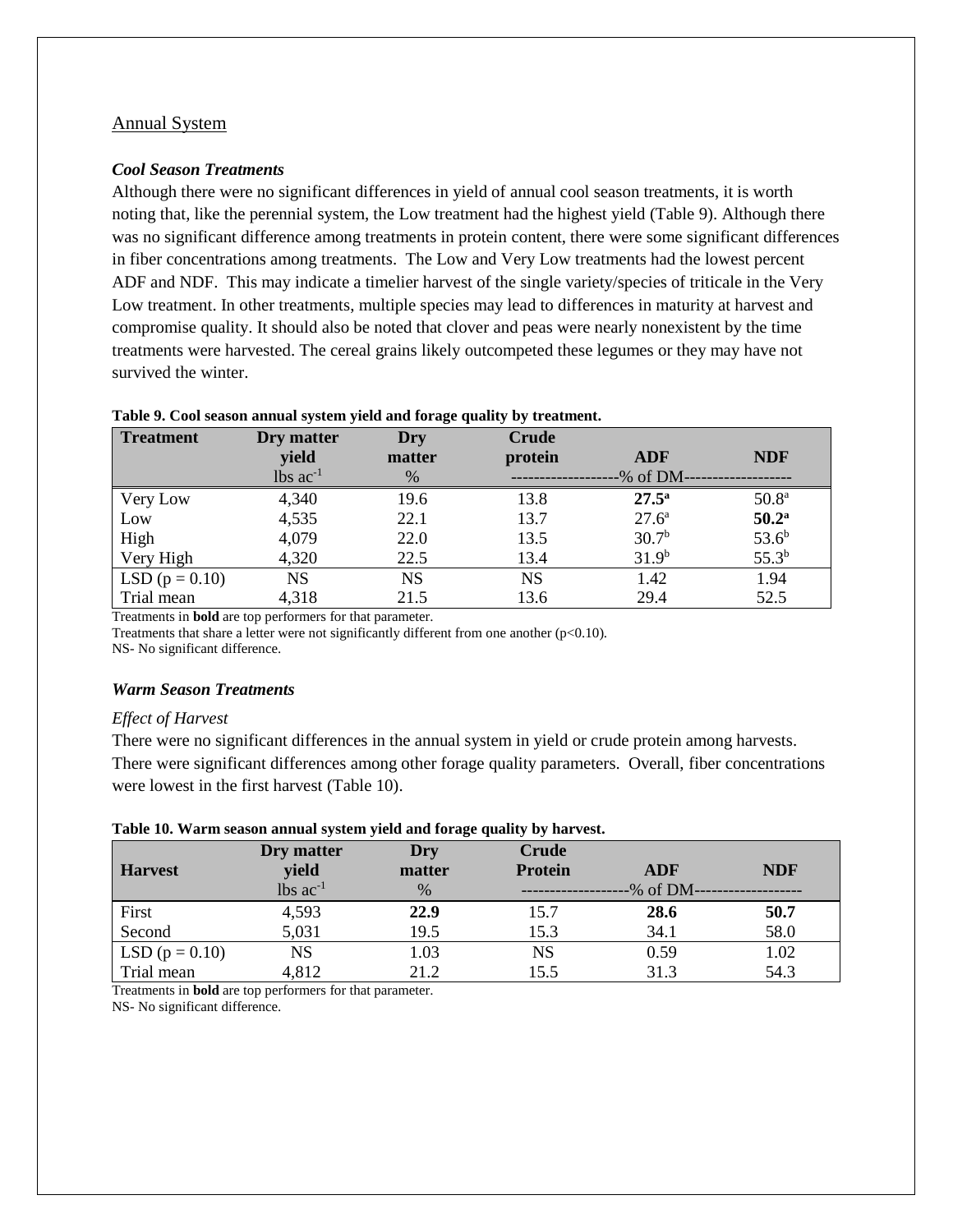#### *Harvest x Treatment Interactions*

There were harvest by treatment interactions for ADF and NDF concentrations. Both ADF and NDF were lowest in the 1<sup>st</sup> cut of the warm season annuals and there was little difference between treatments (Figures 2 and 3). However, at the second harvest the low diversity had the highest fiber concentrations and the most diverse treatment had the lowest fiber concentrations. There were no harvest by treatment interactions for yield, dry matter, or crude protein.



**Figure 2. Warm season annual forage system harvest by ADF interaction (p<0.10).**



**Figure 3. Warm season annual forage system**  harvest by NDF interaction (p<0.10).

### *Effect of Treatments*

There were no significant differences in yield among the treatments (Table 11). However, ADF was significantly higher in the Low Treatment. This indicates that fiber concentrations can be increased even if only one variety in the mixture has high fiber concentrations.

|  | Table 11. Warm season annual system yield and forage quality by treatment. |  |
|--|----------------------------------------------------------------------------|--|
|  |                                                                            |  |

| <b>Treatment</b> | Dry matter             | Dry       | <b>Crude</b> |                   |            |
|------------------|------------------------|-----------|--------------|-------------------|------------|
|                  | yield                  | matter    | protein      | <b>ADF</b>        | <b>NDF</b> |
|                  | $lbs$ ac <sup>-1</sup> | $\%$      |              | -% of DM-         |            |
| Very Low         | 10,093                 | 21.7      | 15.8         | 30.8 <sup>a</sup> | 53.6       |
| Low              | 9,817                  | 21.1      | 14.8         | $32.2^{b}$        | 55.5       |
| High             | 9,156                  | 21.7      | 15.6         | 30.8 <sup>a</sup> | 53.8       |
| Very High        | 9,428                  | 20.1      | 15.6         | $31.4^{a,b}$      | 54.4       |
| LSD $(p = 0.10)$ | <b>NS</b>              | <b>NS</b> | <b>NS</b>    | 0.84              | <b>NS</b>  |
| Trial mean       | 9,624                  | 21.2      | 15.5         | 31.3              | 54.3       |

Treatments in **bold** are top performers for that parameter.

Treatments that share a letter were not significantly different from one another (p<0.10).

NS- No significant difference.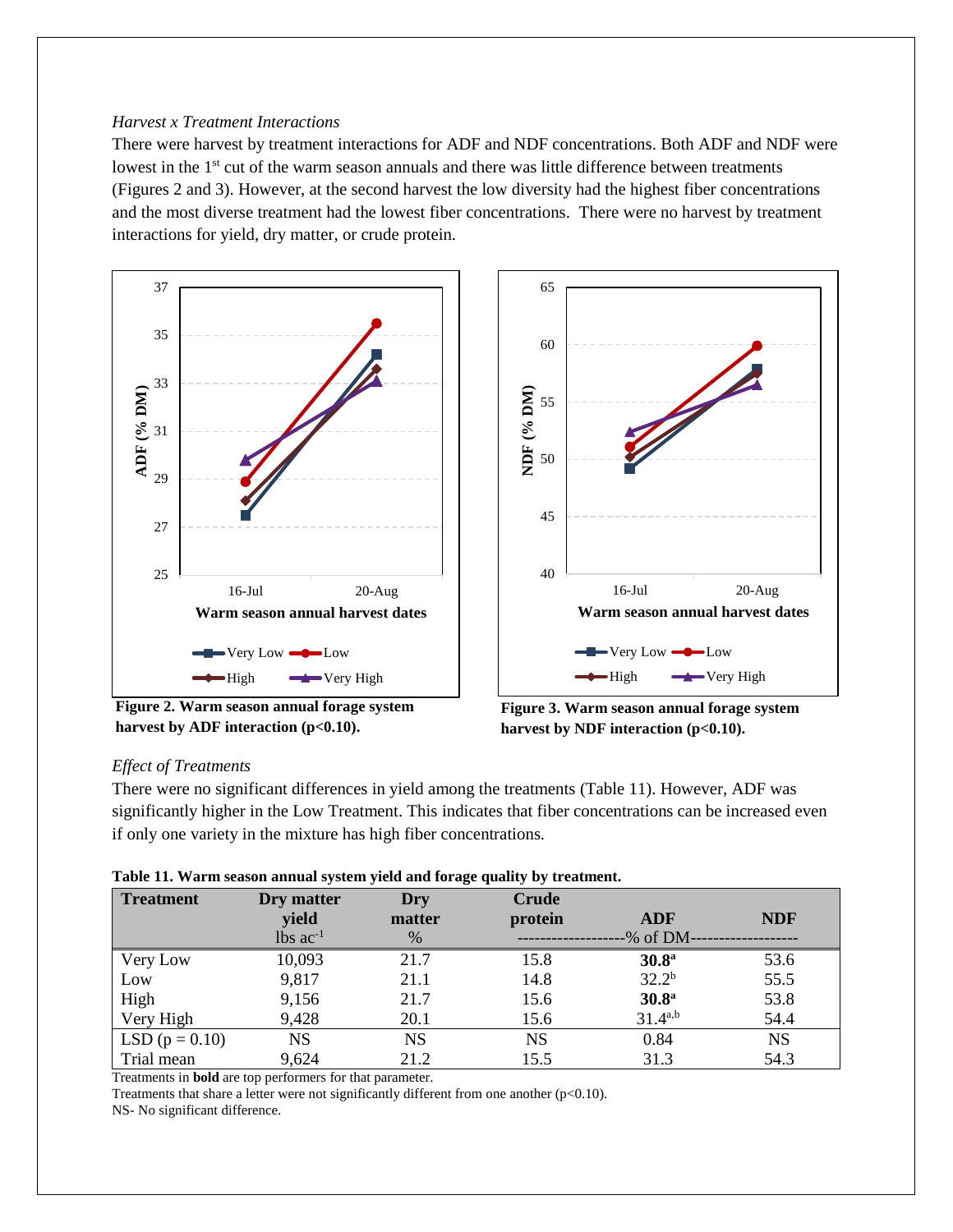## Systems Yield Summary

## *System Treatment Yield Interactions Over Two Years*

As in 2017, 2018 had a significantly higher yield in the annual system then the perennial system (Table 12, Figure 4). The annual system produced an average 8457 lbs ac<sup>-1</sup> more than the perennial system. In 2017, there were only two cuts of the perennial system and the difference between the two systems was 7,200 lbs  $ac^{-1}$ .

| <b>Treatment</b>   | Dry matter yield |           |  |  |
|--------------------|------------------|-----------|--|--|
|                    | Perennial        | Annual    |  |  |
| Very Low           | 5,574            | 14,433    |  |  |
| Low                | 6,398            | 14,353    |  |  |
| High               | 5,223            | 13,235    |  |  |
| Very High          | 4,747            | 13,942    |  |  |
| LSD ( $p = 0.10$ ) | <b>NS</b>        | <b>NS</b> |  |  |
| Trial mean         | 5,485            | 13,942    |  |  |

|  | Table 12. Treatment yields by cropping system, 2018. |  |  |  |
|--|------------------------------------------------------|--|--|--|
|  |                                                      |  |  |  |

Treatments in **bold** are top performers for that parameter.

NS- No significant difference.

Although notable, but not statistically significant, within each system, the Very Low and Low treatments had slightly higher yield than the High and Very High treatments. However, in 2017, within each system, the High and Very High treatments had slightly higher yield than the Very Low and Low treatments (Figure 5). This indicates that species diversity may mitigate forage loss when field conditions are cooler and wetter than usual. In addition, a severe potato leafhopper, a primary pest of alfalfa, was severe in 2017. This pest decimated alfalfa stands in 2017 so the stands that were mixed with grasses were able to compensate for the loss of alfalfa.



**Figure 4. Total yield of treatments across the 2018 growing season by system (annual or perennial).** *Within a system, treatments that share a letter were not significantly different from one another (p<0.10).*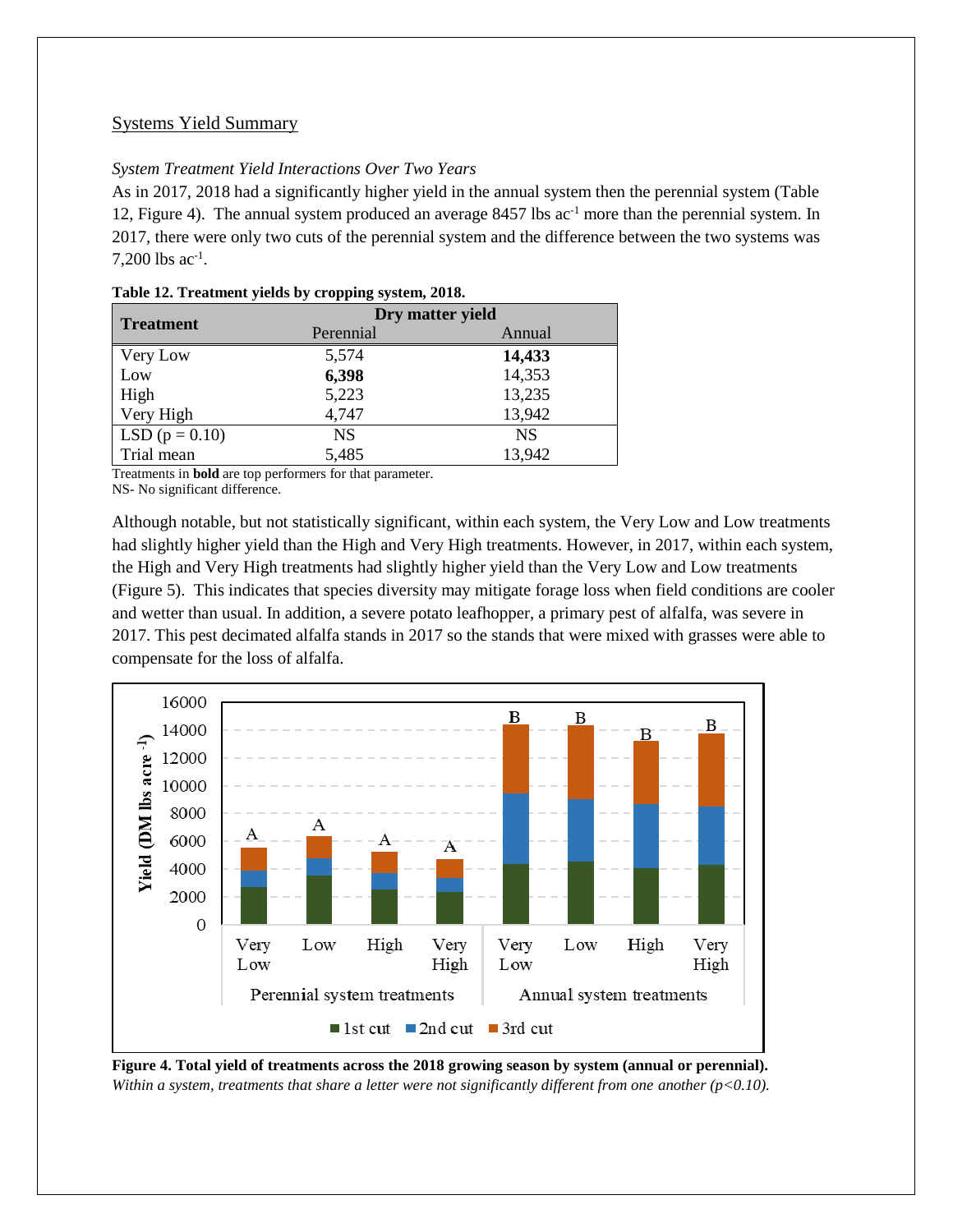

**Figure 5. Total yield of treatments across the 2017 growing season by system (annual or perennial).** *Within a system, treatments that share a letter were not significantly different from one another (p<0.10).*

This year, when weather conditions were more favorable, there was no significant yield difference among treatments across systems (Table 13). However, last summer was wetter and cooler than usual and yield was significantly higher in the High and Very High treatments. This data suggests that regardless of perennial or annual system, increased species diversity produces higher yields than single species when conditions were wet and cold. In 2018, the alfalfa responded better under warmer, dryer condition. Those same conditions were not as favorable to the grasses and clovers that are not as drought tolerant and prefer cooler temperatures. Due to the unpredictability of weather, forages stands comprised of mixes can mitigate the impact of adverse weather conditions.

| <b>Treatment</b> | 2017 Dry matter yield  | 2018 Dry matter yield  |  |  |
|------------------|------------------------|------------------------|--|--|
|                  | $lbs$ ac <sup>-1</sup> | $lbs$ ac <sup>-1</sup> |  |  |
| Very Low         | $7,854^b$              | 10,003                 |  |  |
| Low              | 7,883 <sup>b</sup>     | 10,375                 |  |  |
| High             | $9,698$ <sup>a</sup>   | 9,229                  |  |  |
| Very High        | $9,101^a$              | 9,247                  |  |  |
| LSD $(p = 0.10)$ | 690                    | <b>NS</b>              |  |  |
| Trial mean       | 8,634                  | 9,714                  |  |  |

**Table 13. Average summed yields by treatment, irrespective of system.**

Treatments in **bold** are top performers for that parameter.

Treatments that share a letter were not significantly different from one another (p<0.10). NS- No significant difference.